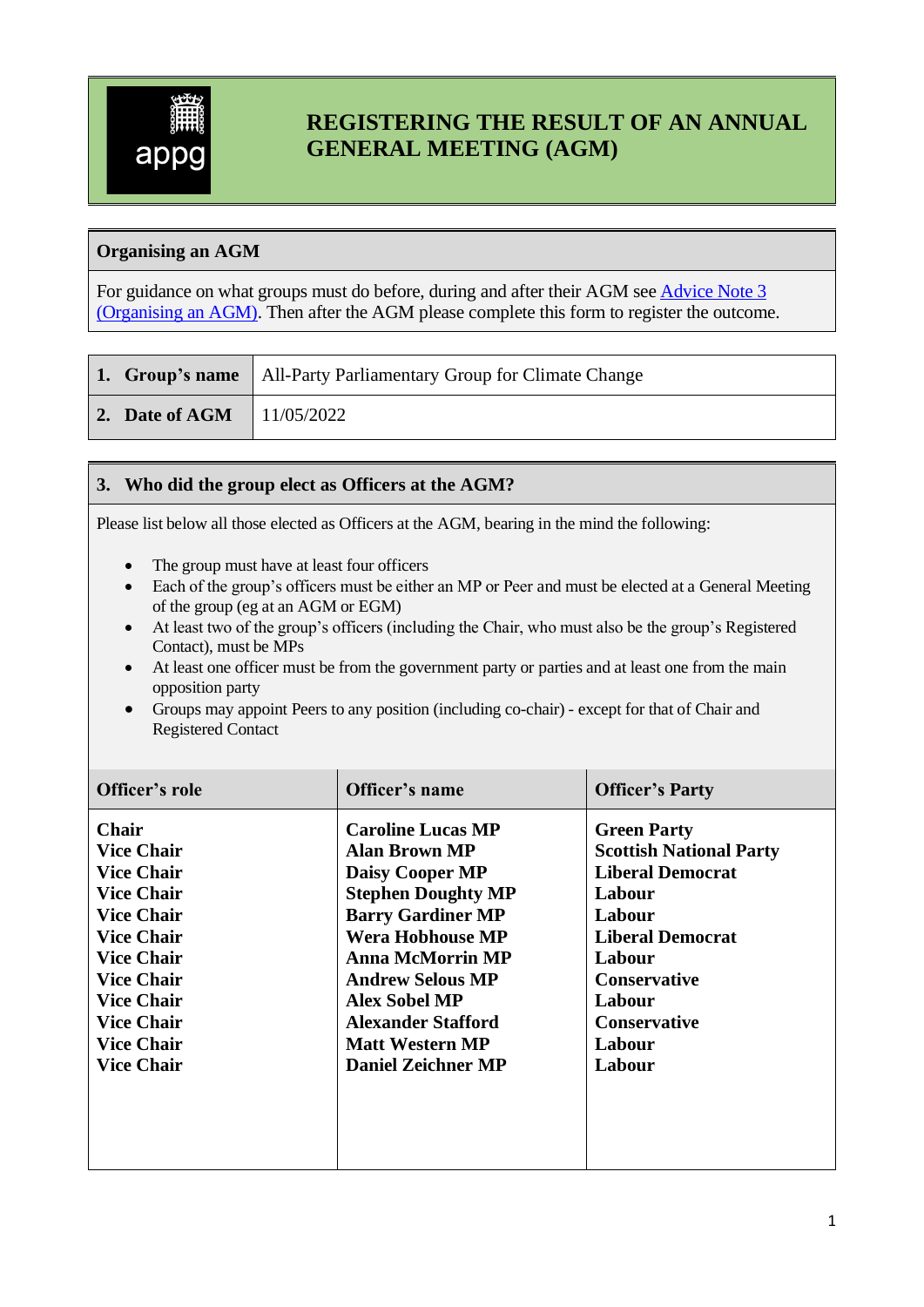## **4. Did the group elect a** *new* **'Chair & Registered Contact' at the AGM?**

If so, please tick *one* of the options shown below to indicate which contact details your new Chair & Registered Contact would like registered. Those details will then be automatically drawn from MNIS (the Members' Names Information Service) on the parliamentary intranet.

 $\Box$  Parliamentary contact details  $\Box$  Constituency contact details

## **5. Did the group approve an income and expenditure statement at the AGM?**

 $\neg$  Yes  $\neg$  Yes  $\neg$  No

The group must produce and approve an [Income and Expenditure Statement](https://www.parliament.uk/globalassets/documents/pcfs/all-party-groupsx/income-and-expenditure-statement.docx) at the end of its reporting year if it received **over £12,500** in money or in kind from outside Parliament in that reporting year.

#### **6. Does the group's current** [Register entry](http://www.parliament.uk/mps-lords-and-offices/standards-and-financial-interests/parliamentary-commissioner-for-standards/registers-of-interests/register-of-all-party-party-parliamentary-groups/) **include – in the section headed 'Registrable benefits received by the group' – an estimate for the value of secretariat services?**

 $\Box$  Yes  $\Box$  Yes

If you answered **Yes,** the group's entry will already contain an estimate of the financial value of the staff time donated to the group for the reporting year that has just ended and will name those who are providing secretariat services. If they are **still providing secretariat services** please write below an estimate for the *next* reporting year.If they are **no longer providing secretariat services** please say so below.

Should you wish to check the rules on registering secretariats these are set out in full in section 12 of the [Registration Form for APPGs](https://www.parliament.uk/globalassets/documents/pcfs/all-party-groupsx/registration-form-for-appgs.docx)

54,001- 55,500

#### **7. Is there anything else requiring amendment in the group's register entry? If so, please write the details below.**

The information you are required to register following an AGM is covered in sections 2-6 above. Aside from that, the group must register most other changes to its current Register entry within **28 days** of the change occurring (eg within 28 days of the group receiving a donation of registrable value). The [Guide to](https://www.parliament.uk/documents/pcfs/all-party-groups/guide-to-the-rules-on-appgs.pdf)  [the Rules on APPGs](https://www.parliament.uk/documents/pcfs/all-party-groups/guide-to-the-rules-on-appgs.pdf) contains full details on what must be registered.